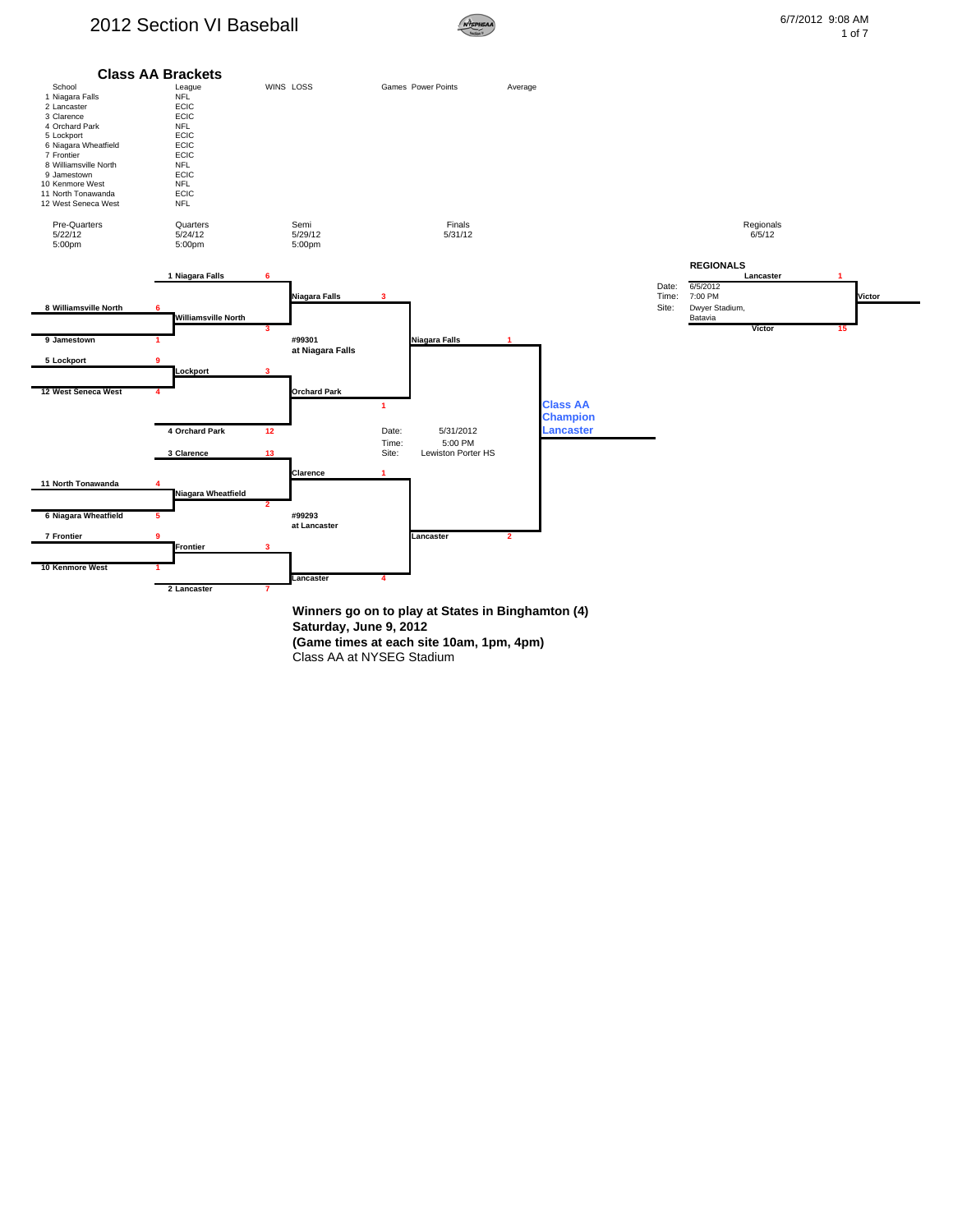## 2012 Section VI Baseball **Example 2012** Section VI Baseball **6/7/2012** 9:08 AM





Class A at Union Endicott HS at Sylvester Field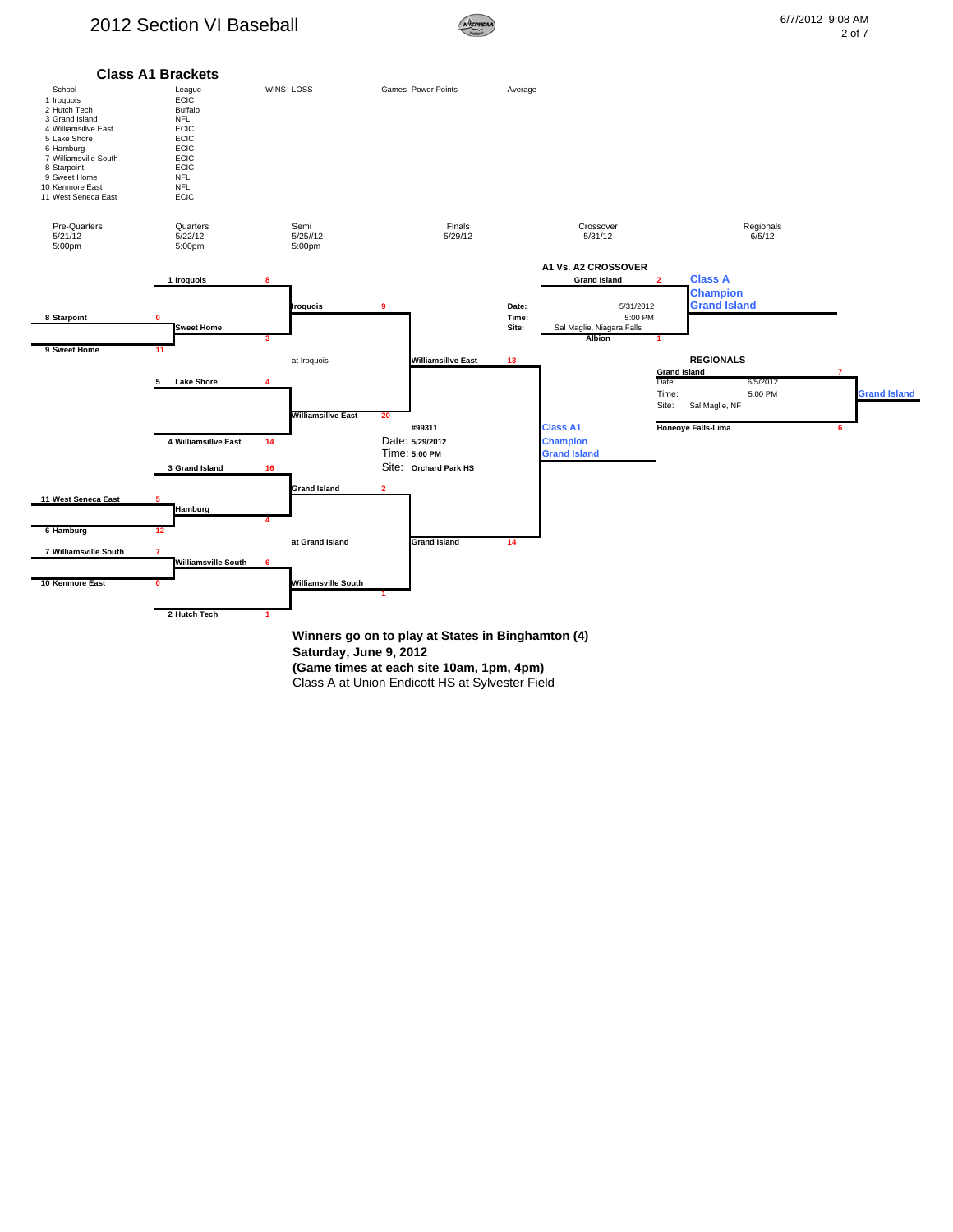

**Saturday, June 9, 2012 (Game times at each site 10am, 1pm, 4pm)**

Class A at Union Endicott HS at Sylvester Field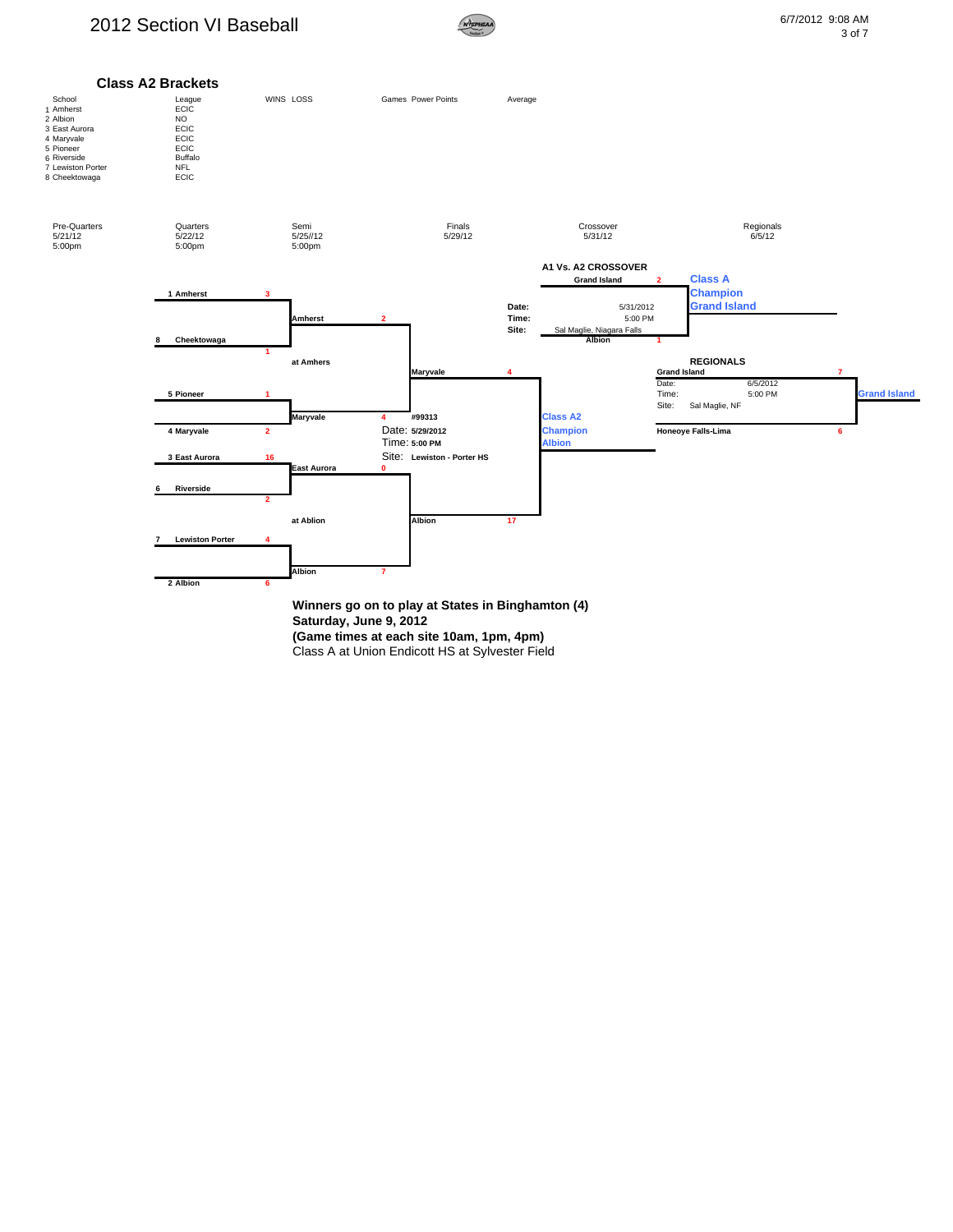## 2012 Section VI Baseball **6/7/2012** 9:08 AM



**(Game times at each site 10am, 1pm, 4pm)** Class B at Conlon Field at MacArthur Park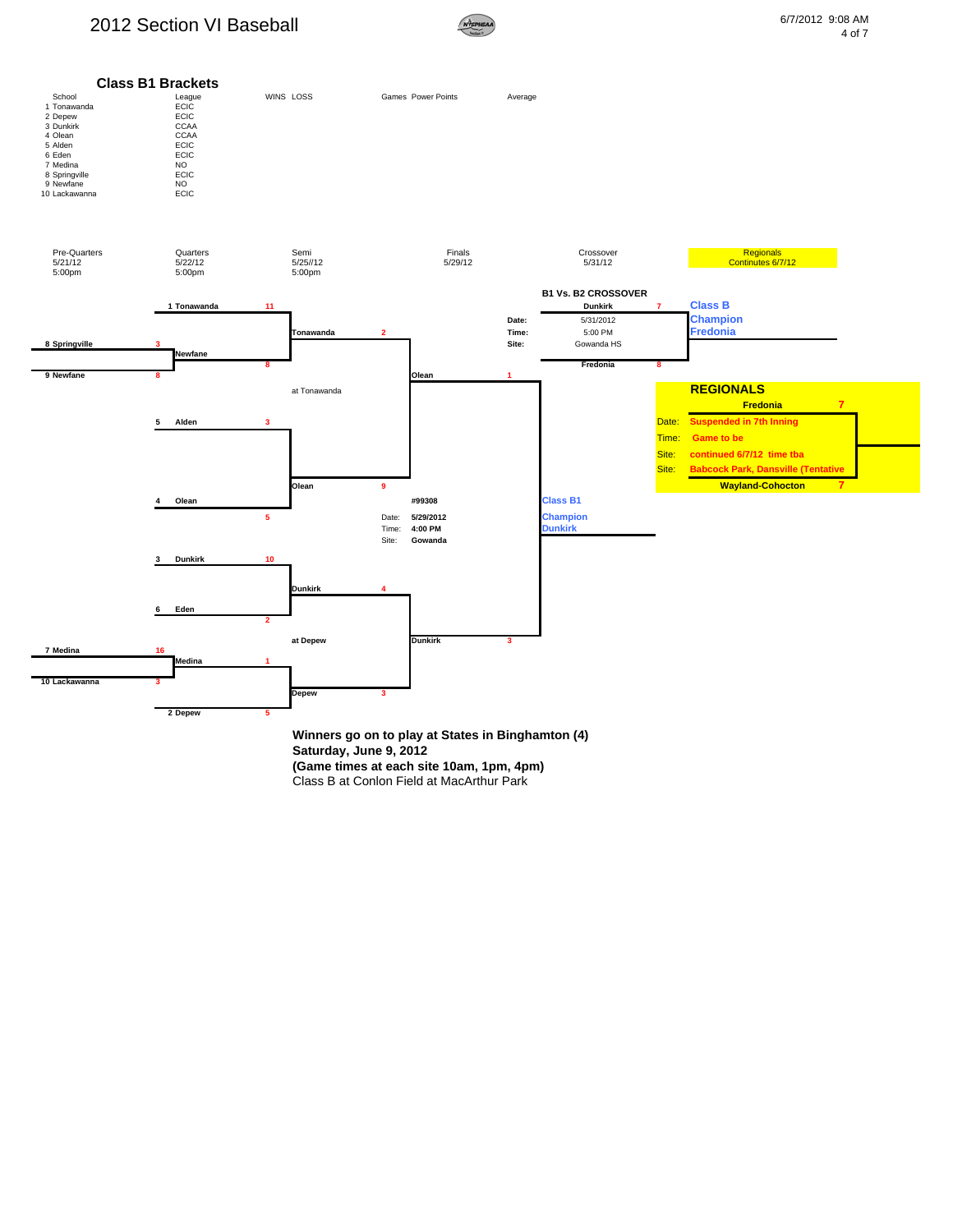## 2012 Section VI Baseball **6/7/2012** 9:08 AM



5 of 7



**Saturday, June 9, 2012** 

**(Game times at each site 10am, 1pm, 4pm)**

Class B at Conlon Field at MacArthur Park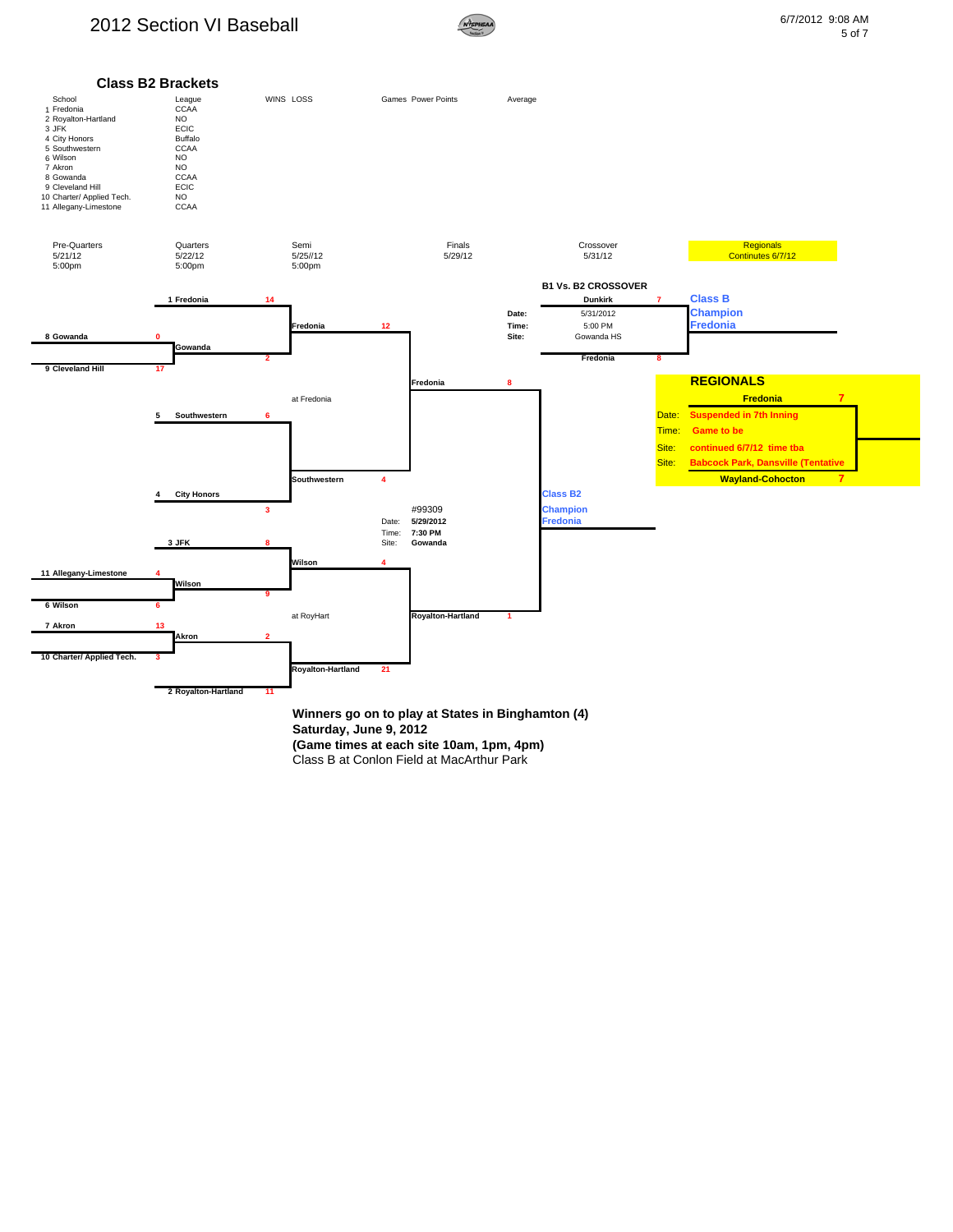

Class C at Johnson City HS at Wildcat Field